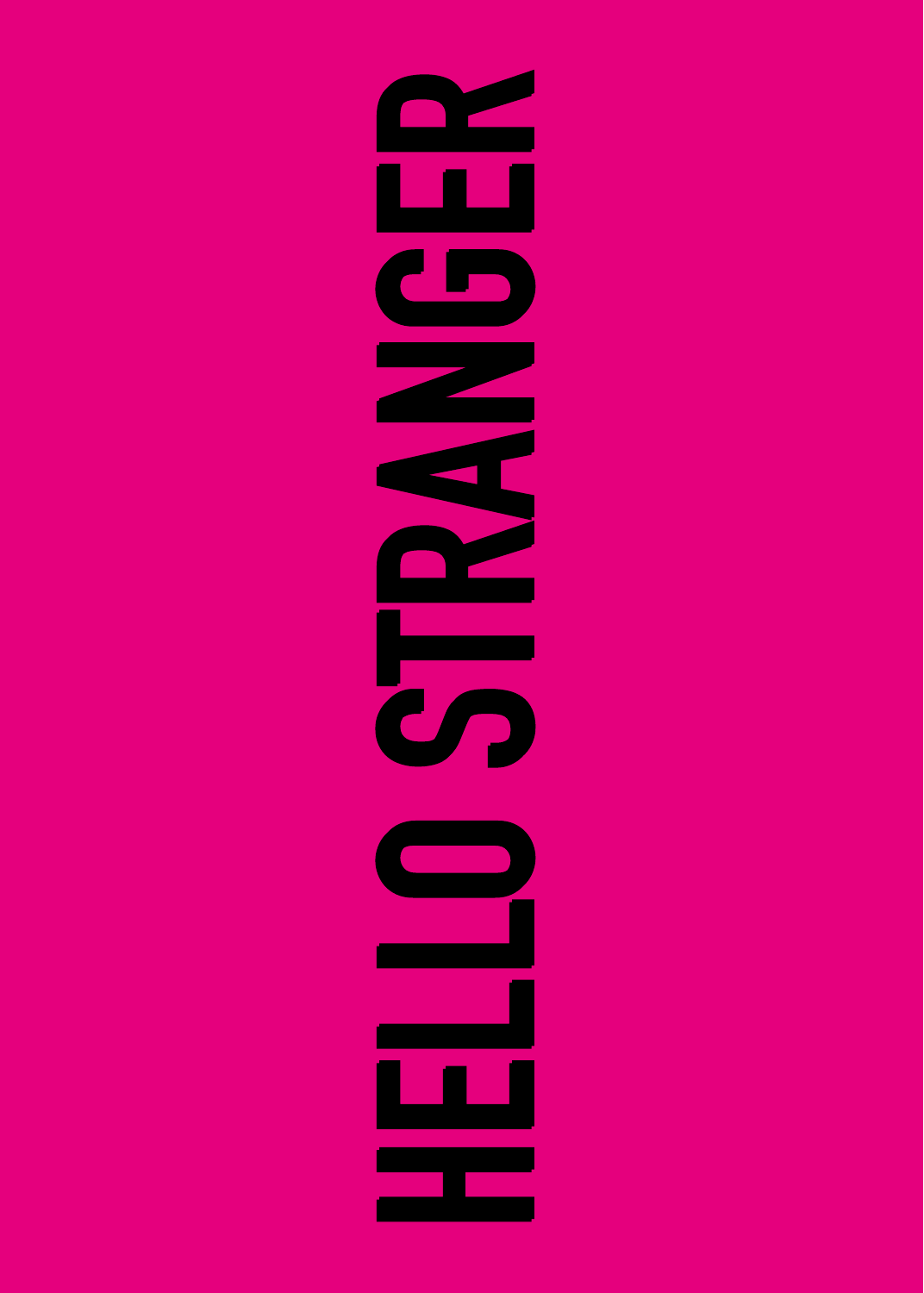#### **25 anni di MOTUS Bologna ottobre novembre dicembre 2016**











Teatri<sub>cl</sub>iVita



A cura di /*curated by*  Enrico Casagrande e Daniela Nicolò Coordinamento organizzativo/*organizational coordination* Elisa Bartolucci

HELLO STRANGER è il progetto speciale che la città di Bologna dedica a Motus in occasione dei 25 anni di attività. Un percorso nella poetica della compagnia riminese con spettacoli, installazioni, film, incontri verso direzioni inesplorate, alla ricerca di ogni "altro" possibile.

Compie venticinque anni la compagnia fondata da Enrico Casagrande e Daniela Nicolò: un anniversario importante per il gruppo, esploso negli anni Novanta con spettacoli di grande impatto emotivo e fisico, che ha saputo prevedere e raccontare alcune tra le più aspre contraddizioni del presente. Ha attraversato e creato tendenze sceniche ipercontemporanee, interpretando autori come Beckett, DeLillo, Genet, Fassbinder, Rilke o l'amato Pasolini, per approdare alla radicale rilettura di Antigone alla luce della crisi greca o a una Tempesta shakesperiana, interpolata da Aimé Césaire, capace di evocare la tragedia dell'emigrazione e di creare instant community in tutto il mondo.

Hanno ricevuto numerosi riconoscimenti, tra cui tre premi UBU e prestigiosi premi speciali per il loro lavoro.

Silvia Calderoni, attrice di Motus dal 2005, ha vinto diversi premi tra cui premio UBU come migliore attrice Italiana (2009), MArteAwards (2013), Elisabetta Turroni (2014) e Virginia Reiter (2015). Liberi pensatori, portano i loro spettacoli nel mondo, da Under the Radar (NYC), al Festival TransAmériques

(Montréal), Santiago a Mil (Cile), Fiba Festival (Buenos Aires), e in tutta Europa.

*HELLO STRANGER is the special project that the Municipality of Bologna dedicates to Motus to celebrate their 25th anniversary. A journey across the poetics of this company from Rimini, with performances, installations, films, gatherings towards unexplored directions, openings towards any possible "other".*

*The company founded by Enrico Casagrande and Daniela Nicolò celebrates its twenty-fifth anniversary, an important one for this group that burst onto the scene in the Nineties with productions wielding great physical and emotional impact and has always anticipated and portrayed some of the harshest contradictions of the present day.*

*It has experienced and created hyper- contemporary trends in the theatre, performing authors such as Beckett, DeLillo,Genet, Fassbinder, Rilke or their beloved Pasolini, leading to their radical reinterpretation of Antigone in the light of the Greek crisis, or Shakespeare's The Tempest, interpolated by Aimé Césaire, which powerfully evoked the tragedy of emigration and created instant communities around the world.*

*They've received numerous acknowledgements, including three UBU Prizes and prestigious special awards for their work.*

*Silvia Calderoni - their tireless protagonist - has worked with Motus since 2005 and is the winner of many awards that include "Best Italian Actress" honors UBU Prize, Elizabeth Turroni, Marte and Virginia Reiter Awards.* 

*Freethinkers, Motus have performed all over the world, from Under the Radar in New York, to Festival Trans Amériques in Montreal, Santiago a Mil (Chile), the Fiba Festival in Buenos Aires, as well as all over Europe.*

Motus dedica HELLO STRANGER alla instancabile compagna di viaggio e insostituibile collaboratrice Sandra Angelini, che con gioia ha contribuito al nascere di questo progetto, lasciando poi la compagnia all'improvviso, e nello smarrimento, nel gennaio 2016.

*Motus dedicates HELLO STRANGER to the ever present adventure companion and irreplaceable collaborator Sandra Angelini, who contributed with immense joy to the birth of this project and who suddenly passed away – leaving the company at immense loss – in January 2016.*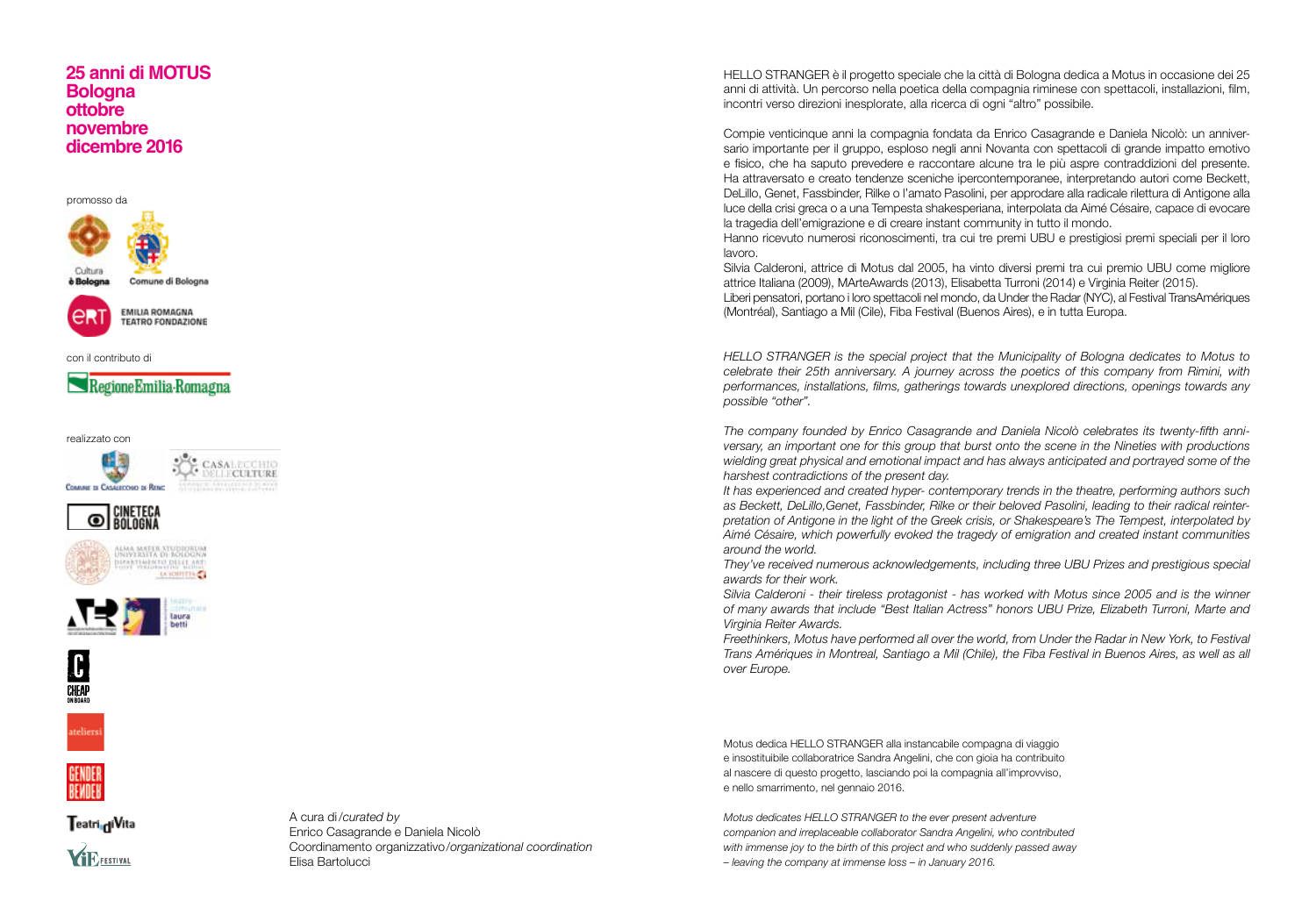# **CALENDARIO**

15 ottobre **HELLO STRANGER** incontro Arena del Sole

#### 18-22 ottobre **RAFFICHE** VIE Festival Hotel Carlton

19 ottobre-dicembre **scintille** ciclo filmico Cinema Lumìere

da ottobre **CHEAP** per **HELLO STRANGER**  street poster art bacheche affissive del centro storico

20-23 ottobre **Room** video installazione Atelier Sì

3-4 novembre **MDLSX** Gender Bender Festival Teatri di Vita

5 novembre **Ghost in the Shell** tavola rotonda Gender Bender Festival Laboratori delle Arti/Auditorium

3 dicembre **Come un cane senza padrone** Teatro Comunale Laura Betti

5 dicembre **Your whole life is a rehearsal**  The Plot is the Revolution video doc Laboratori delle Arti/Auditorium

7-8 dicembre **TOO LATE! (antigone) contest #2** Laboratori delle Arti/Teatro

10 dicembre **Alexis. Una tragedia Greca**  Arena del Sole

18 dicembre **HELLO STRANGER** presentazione del libro Atelier Sì

31 dicembre **THISVERYMOMENT** 

**hellostranger.it** 

**#hellostranger #motus25**

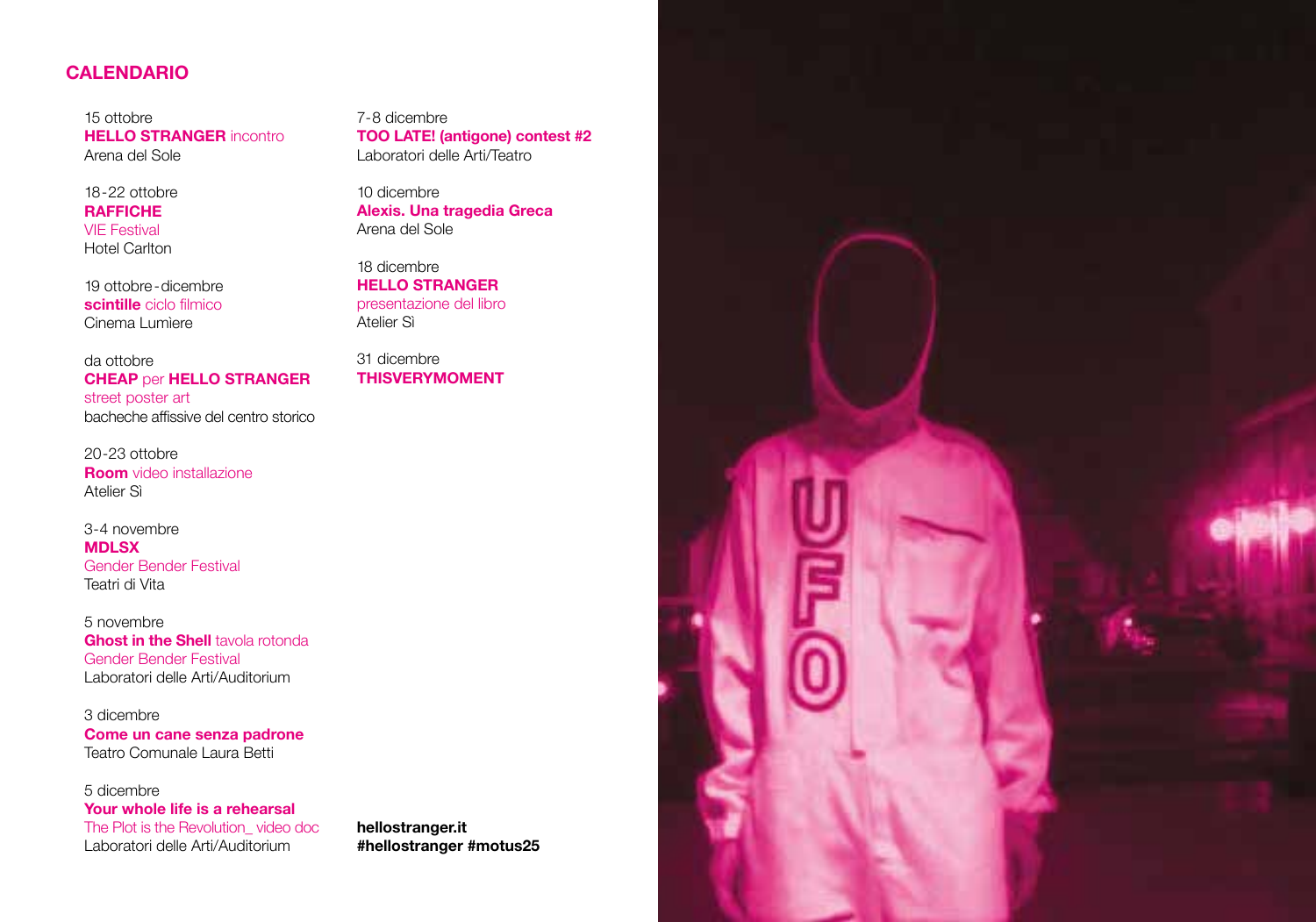# **HELLO STRANGER**

Creare tessuti connettivi, innescare reazioni a catena dalle traiettorie inattese, di apertura all'Altro/ straniero/strano/strange in senso geopolitico, ma anche filosofico, è presupposto del nostro ventennale, spericolato, incedere. Scegliamo Bologna, città-crocevia fondante di questo bastardo ricercar, per disseminarvi gli accadimenti di un progetto che di retrospettivo (e nostalgico) avrà ben poco. Più che celebrare i 25 anni di esistenza, intendiamo evocare (chiamare-fuori) e accendere nuovi fuochi all'impatto con l'atmosfera mutata del qui e ora.

Il titolo di questo progetto-speciale, (ma anche di una bella canzone di Barbara Lewis) viene da una fotografia di Terry Richardson, dove si vede la scritta "HELLO STRANGER" su un cartellone pubblicitario abbandonato, vicino a una recinzione di confine: non sappiamo dove sia stata scattata, ma in un certo senso il suo anonimato incarna l'ostinato indagare ai margini, verso quegli strani angeli spesso incontrati ed evocati anche dalle casuali combinazioni linguistiche che il designer Damir Jellici ha fatto scaturire dal titolo. Il Welcoming/Hello è dunque invito aperto all'accoglienza dello straniero-prossimo-altro-diverso ma anche segno di pace verso le parti buie e "selvatiche" di noi stessi, verso quella moltitudine rumorosa che ci abita e che, non ascoltando, temiamo, perché "(…) Un nemico è qualcuno di cui non hai ascoltato la storia" (Wendy Brown, *Tolerance in the Age of Identity and Empire*). Di riflesso a questa pulsione quasi ossessiva a rendere porosi i confini del mondo teatrale, tutte le opere qui in programma paiono come sfaccettature della stessa urgenza: quella di ridefinire le identità, o meglio "disfarle" e far sussultare la ottusa logica binaria della mentalità occidentale. Ci proviamo e vi aspettiamo.

A seguire le parole della drammaturga Magdalena Barile - nuova compagna di viaggio - che "raccontano" gli eventi in programma.

Enrico Casagrande, Daniela Nicolò

# **HELLO STRANGER incontro**

In occasione dell'allestimento di RAFFICHE, spettacolo presentato nell'ambito di VIE Festival 2016, l'Assessore alla Cultura del Comune di Bologna, Bruna Gambarelli apre una riflessione sui 25 anni di attività di Motus assieme a Enrico Casagrande e Daniela Nicolò, registi e fondatori della compagnia. All'incontro saranno presenti anche le attrici di RAFFICHE.

**15 ottobre h 17.00 Arena del Sole, Via dell'Indipendenza, 44 ingresso libero viefestivalmodena.com/vie2016**

# *HELLO STRANGER*

*Creating connective tissues, catalyzing chain reactions with unexpected trajectories opening towards the Other/foreigner/stranger/strange in a geopolitical, but also philosophical, sense, is the premise of our daring path forward of the last twenty-five years. We choose Bologna, founding crossroad-city of this bastard research, in order to disseminate the events of a project that can barely be called retrospective (or nostalgic). More than celebrating 25 years of existence, we intend to evoke (to e-voke, call out) and light new fires in the impact with the atmosphere of the here and now.* 

*The title of this project (as well as of a beautiful song by Barbara Lewis) is a quote from a photo by Terry Richardson in which the words "HELLO STRANGER" appear on an abandoned billboard next to a border fence. We do not know where this picture was taken. Its anonymity, however, embodies our stubborn investigation at the margins, towards those strange angels that often we run into and that are evoked here also thanks to the random linguistic combinations that Damir Jellici, inspired by our working title, allowed to flow. The Welcoming/Hello is thus an open invitation to welcome the stranger-other-different but also a sign of peace towards the darkest and "wildest" parts of ourselves. Towards that noisy multitude that inhabits us and, as we do not hear it, we become afraid, because "an enemy is someone whose story you have not heard," (Wendy Brown,* Tolerance in the Age of Identity and Empire*.) As a reflection of this almost obsessive impulse of ours to make the borders of the theatre world porous, all the events scheduled here appear as facets of the same urgency; the urgency to redefine identities, or rather to "undo" them and to startle the obtuse binary logic of the Western mentality. We'll try and be waiting for you.* 

*Here below a few words by the playwright Magdalena Barile – a new travel companion – who "tells" the schedule events.*

*Enrico Casagrande, Daniela Nicolò*

**5**

### *HELLO STRANGER public meeting*

*On the occasion of the staging of RAFFICHE, world premiere at VIE Festival 2016, the council member for culture of the municipality of Bologna, Bruna Gambarelli, opens a reflection on the 25 years of activity of Motus together with Enrico Casagrande and Daniela Nicolò, directors and founders of the company. The actresses of RAFFICHE will also be present at the meeting.*

*October 15th, 5.00 pm Arena del Sole, Via dell'Indipendenza, 44 free entrance viefestivalmodena.com/vie2016*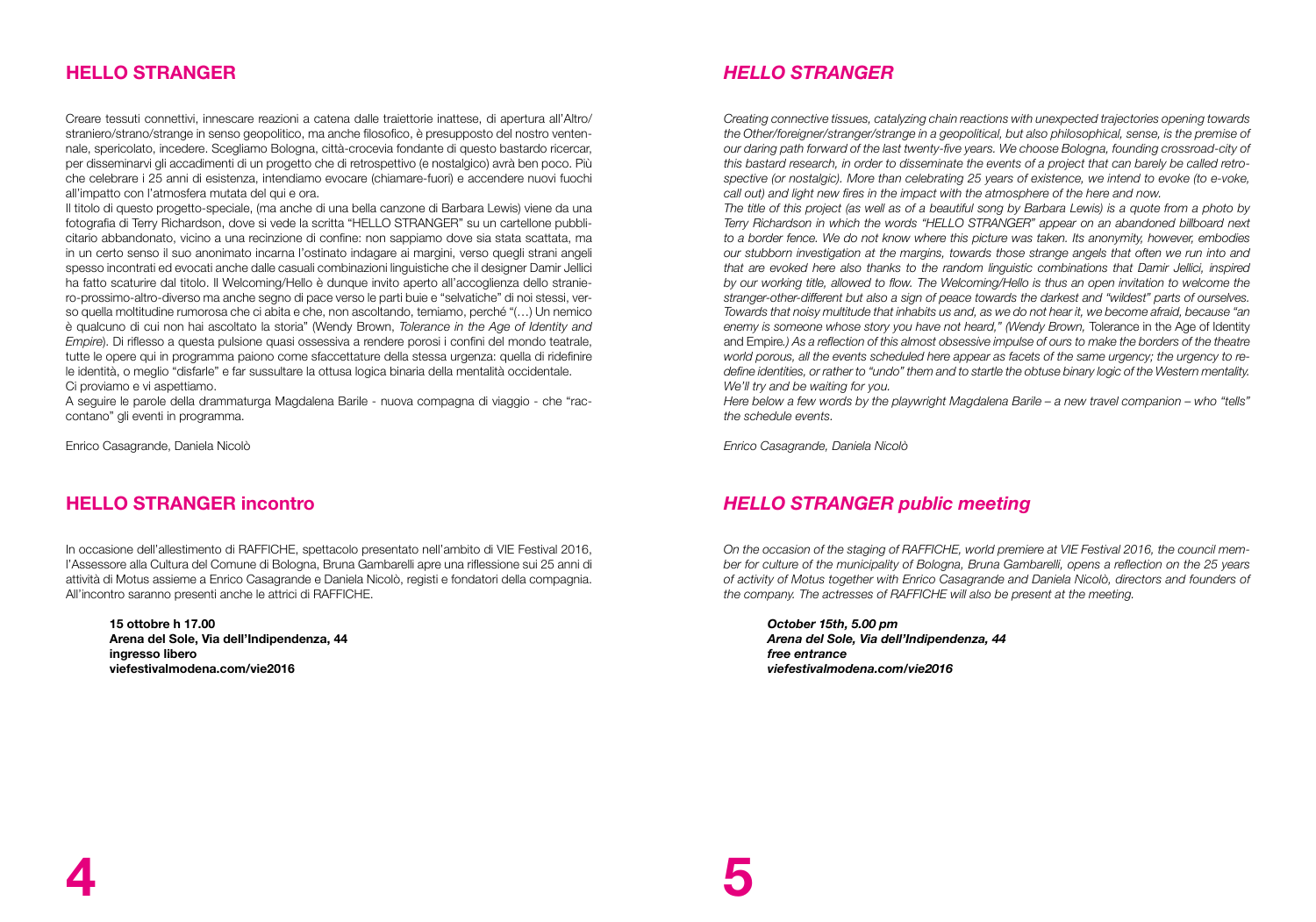### **RAFFICHE** RAFALES > MACHINE (CUNT) FIRE

dedicato a/*dedicated to* Splendid's di Jean Genet regia/*directed by* Enrico Casagrande e Daniela Nicolò con/*with* Silvia Calderoni (Jean), Ilenia Caleo (Rafale), Sylvia De Fanti (Bravo), Federica Fracassi (il Poliziotto), Ondina Quadri (Pierrot), Alexia Sarantopoulou (Riton), Emanuela Villagrossi (Scott), I-Chen Zuffellato (Bob) la voce della radio/*the voice on the radio* Luca Scarlini e Daniela Nicolò testo/*written by* Magdalena Barile e Luca Scarlini

una produzione/*produced by* Motus con ERT- Emilia Romagna Teatro Fondazione con la collaborazione di/*with the collaboration of* Biennale Teatro 2016; L'arboreto - Teatro Dimora, Mondaino; Santarcangelo Festival Internazionale del Teatro in Piazza; Teatro Petrella, Longiano con il sostegno di/*with the support of* MiBACT, Regione Emilia Romagna,

Comune di Bologna

Questo spettacolo non esisterebbe se i diritti di un testo teatrale, scritto da un magnifico autore che amava la trasgressione e la tolleranza fossero un diritto di tutti. Ma così non è. Bisogna ubbidire alle regole di un copywriting internazionale che tradisce le parole che tutela. Ma è proprio dal divieto di mettere in scena *Splendid's* di Jean Genet che nasce l'opportunità di una scrittura originale, per rilanciare una sfida ai censori. Nascono le RAFFICHE!

Otto donne, hanno nomi maschili, corpi che mutano, mitra puntati contro il potere. Le RAFFI-CHE sono una banda di rivoltose dell'identità che rivendica la libertà di autodeterminazione, di esistere al di fuori dei ruoli e degli schemi di una società che attua le sue leggi sui corpi delle persone. È un corpo a corpo con lo spettatore questa pièce per suite d'albergo dove la musica, la danza, le parole e il pensiero queer si fa tutt'uno per uno spettacolo manifesto che affronta in modo gioioso a antiideologico tematiche oggi sempre più centrali.

**18 ottobre h 19.00 - 19 ottobre h 20.00 - 20 ottobre h 18.00 + h 21.00 21 ottobre h 17.00 + h 21.00 - 22 ottobre h 17.00**

#### **VIE Festival 2016**

**6**

**Hotel Carlton, Via Montebello, 8 prima assoluta - a pagamento - prenotazione obbligatoria**  *world premiere - paid admission* **-** *compulsory reservation* Biglietteria telefonica – tel. 059/2136021 dal lunedì al venerdì dalle ore 9.00 alle 13.00 e/o presso qualsiasi biglietteria di VIE Festival 2016 viefestivalmodena.com/vie2016

*This performance would not exist if the rights of a play written by a wonderful author who loved transgression and tolerance were everyone's right. But that's not the case. We must obey the international copyright rules that betray the words they protect. But it is precisely from the prohibition to stage Jean Genet's* Splendid's *that has emerged the opportunity for a new play, in order to challenge the censors right back. That's how the RAFFICHE | Machine (Cunt) Fire are born! Eight women, with male names, mutating bodies, machine guns aimed at the power. The RAFFICHE | Machine (Cunt) Fire are a gang of identity rebels who affirm the freedom of self-determination, the freedom to exist beyond the roles and patterns of a society that puts its laws into effect on people's bodies. This show for hotel suite wrestles with the audience, as queer music, dance, words and thought merge into a single element, a manifesto-performance that tackles joyfully and anti-ideologically themes more and more at the core of our society.*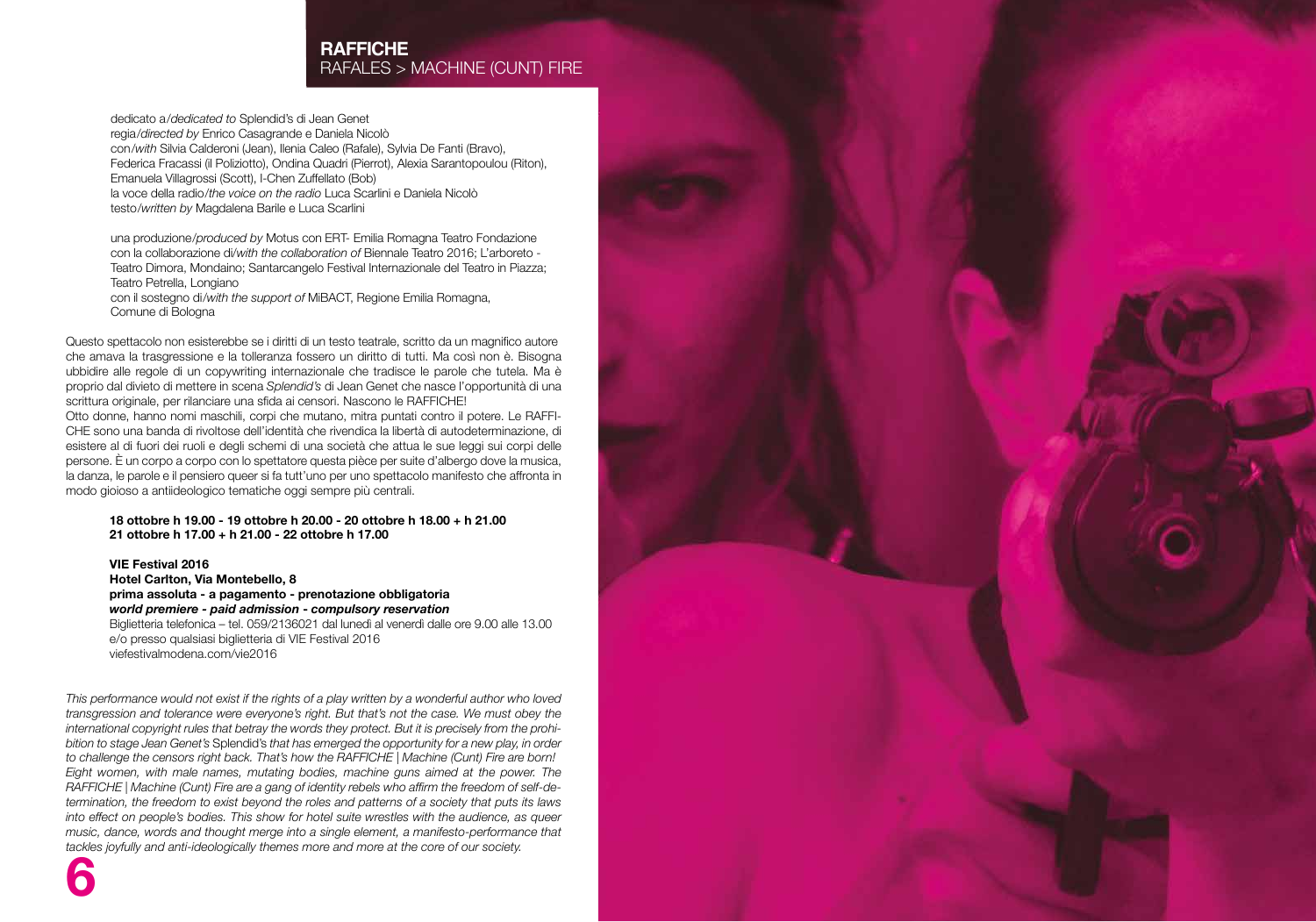### **scintille**

Un ciclo filmico affianca gli spettacoli in programma con documenti ad hoc o film di autori che hanno influito sull'immaginario della compagnia. Si comincia con la proiezione del video dello spettacolo *Splendid's* (2004) di Jean Genet (19 ottobre h 17.30 introduce Luca Scarlini, replica + h 19.00), tratto dall'unico testo teatrale messo in scena da Motus, nel 2002: era nel cuore di Rooms, un progetto dedicato a stanze delle apparizioni, in cui comparivano fantasmi dell'Occidente. Quelle immagini tornano oggi in contrappunto a *RAFFICHE* che, da quella drammaturgia, trae ispirazione, s-travolgendola. *scintille* si concluderà in dicembre con un focus, a cura di Cristina Valenti, sulla filmografia del Living Theatre, rivoluzionaria compagnia newyorkese che con la città di Bologna - e Motus - ha spesso e felicemente incrociato il dirompente cammino.

**dal 19 ottobre a dicembre Cineteca di Bologna, Cinema Lumìere, Piazzetta P. P. Pasolini, 5/b (ingresso via Azzo Gardino, 65) a pagamento/***paid admission* **Il programma dettagliato delle proiezioni sarà disponibile su cinetecadibologna.it e hellostranger.it**

*A film cycle brings the scheduled performances side by side with ad hoc documents and art films that have influenced the company's imagination. This cycle will be launched by the projection of the 2004 video of Motus's production of Jean Genet's* Splendid's *(19th October). The only play ever integrally staged by Motus, in 2002, it was the core of Rooms, a project dedicated to the rooms of apparitions, in which appeared Western ghosts. Those images resurface today as a counterpoint to* RAFFICHE *which, in turn, draws inspiration from that dramaturgy, overturning it.* scintille *will be concluded in December by a special focus curated by Cristina Valenti on the filmography of the Living Theatre, the revolutionary New York-based theatre company that often and happily crossed (and shattered) paths with Bologna – and Motus.* 



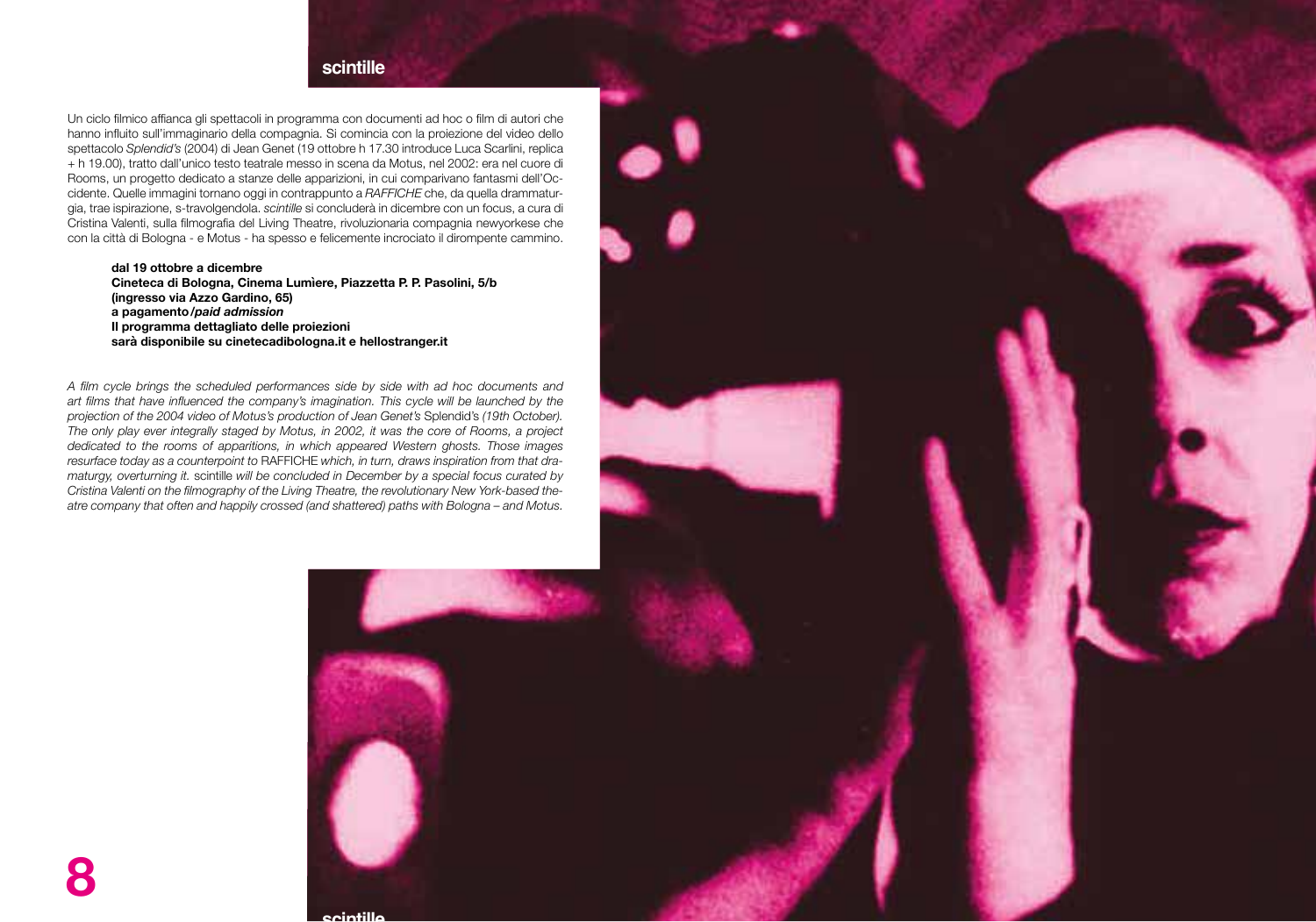# **CHEAP** per **HELLO STRANGER**

Tre diversi interventi di street poster art a cura di Cheap, realizzati con tecniche differenti, accompagneranno il progetto durante il suo intero periodo di svolgimento. Nella prima fase sarà protagonista la grafica grazie all'intervento di Damir Jellici; la seconda sarà imperniata sulla fotografia e presenterà una selezione di immagini di scena dai diversi spettacoli di Motus realizzate dai numerosi fotografi che hanno collaborato con la compagnia; la terza sarà interamente realizzata in illustrazione da Andrea Bruno. I poster verranno installati nelle ex tabelle affissive del centro storico.

#### **da ottobre centro storico**

*Three different street poster art interventions curated by Cheap, realized with various techniques, will accompany the project during the whole of its duration. In the first phase graphics will be protagonist, thanks to Damir Jellici's intervention. The second phase will focus on photography and will present a selection of pictures taken from the various Motus performances by the numerous photographers who collaborated with the company. The third will be entirely*  realized with illustrations by Andrea Bruno. The posters will be installed in the ex billposting *boards in Bologna old town.*

**CHEAP** per **HELLO STRANGER**







**10**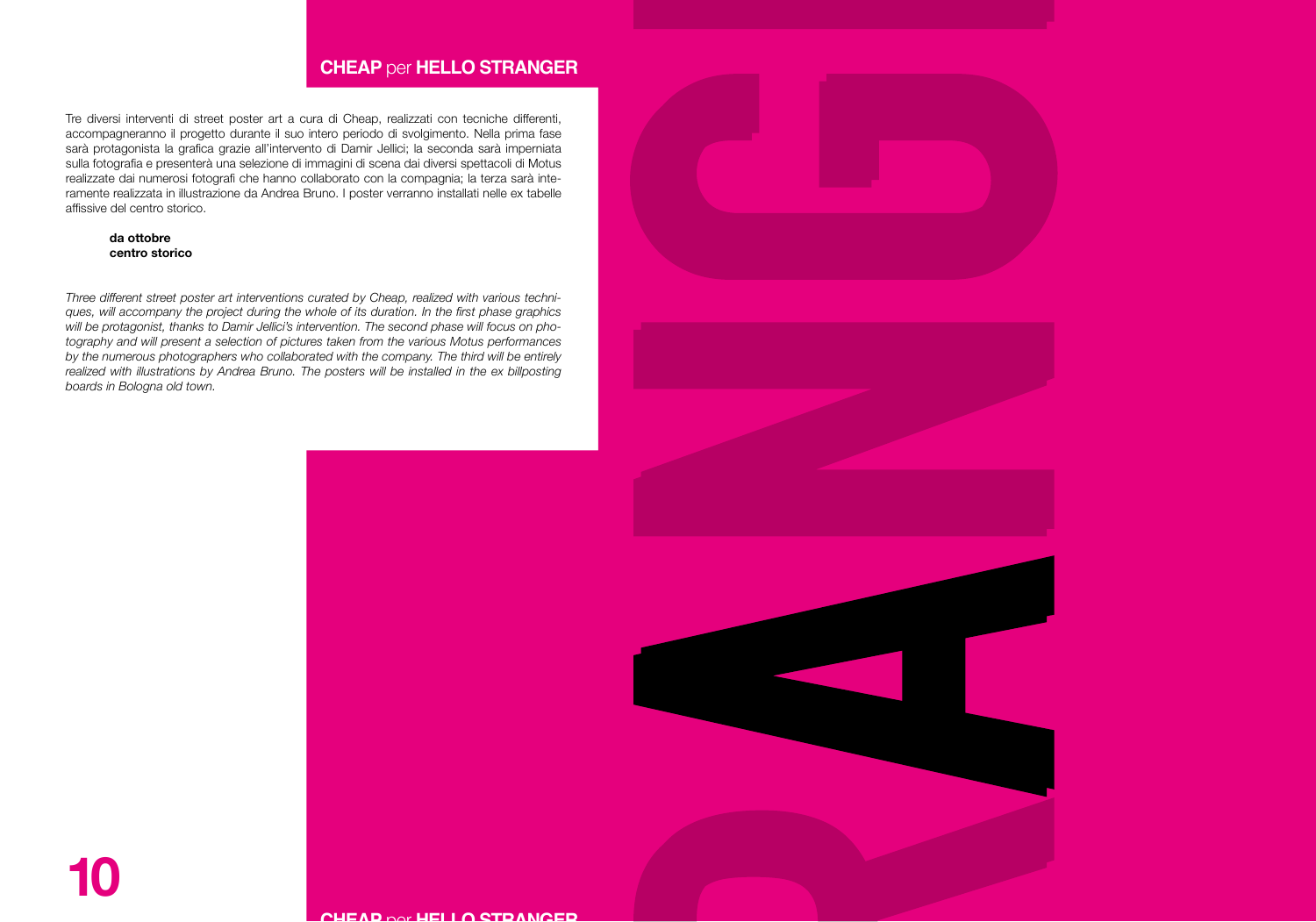#### **Room**

un'installazione ideata da/*created by* Enrico Casagrande e Daniela Nicolò in video/*in the video*: Vladimir Aleksic, Renaud Chauré, Eva Geatti, Dany Greggio, Caterina Silva e Damir Todorovic

operatori video/*video* cameramen: Barbara Fantini, Daniele Quadrelli, Vladimir Aleksic video contribution engineering: Simona Diacci e Giovanni Ghirelli produzione/*produced by* Motus e Riccione TTV

*Twin Rooms* (uno spettacolo del 2002) esplorava il limite della visione, sdoppiando una stanza d'hotel tra realtà e riproduzione digitale. È una macchina scenica dove la tecnologia opera con leggerezza e discrezione nelle maglie della rappresentazione, creando slittamenti e corto circuiti fra la forma teatrale, la videoarte e un'indagine sul montaggio cinematografico. Le azioni si ripetono mutando di segno e di senso, mentre echeggia la letteratura urbana e violenta di Don De Lillo, Breat Easton Ellis e James Ellroy, triturati in un montaggio visionario di frammenti. Nell'installazione scompare la stanza e restano soltanto gli schermi a contenere le presenze digitali degli attori, filmate alla replica del 14 gennaio 2004 a "Le Lieu Unique" di Nantes. Ferisce vedere Damir Todorovic, straordinario e dolcissimo interprete, scomparso nell'ottobre 2014.

**dal 20 al 23 ottobre h 18.00 -23.00 Atelier Sì, Via San Vitale, 69 ingresso libero/***free entrance* **ateliersi.it**

Twin Rooms *(a 2002 production) explored the limits of vision, splitting a hotel room between*  fiction and digital reproduction. It was a scenic machine where technology operates lightly and *discretely through the mesh of representation, as it created court-circuits across the theatrical and video art forms as well as the investigation of film editing. The actions were repeated, provoking a continuous change of meaning, as Don De Lillo's, Breat Easton's and James Ellroy's violent and urban literature, ground in a visionary edit of fragments, was echoed. In this installation, the room disappears. Only the screens remain to contain the digital figures of the actors, filmed during the performance of January 14th 2004 at "Le Lieu Unique" in Nantes. It hurts seeing Damir Todorovic, extraordinary and the sweetest performer, who sadly passed away in October 2014.* 

**Room**

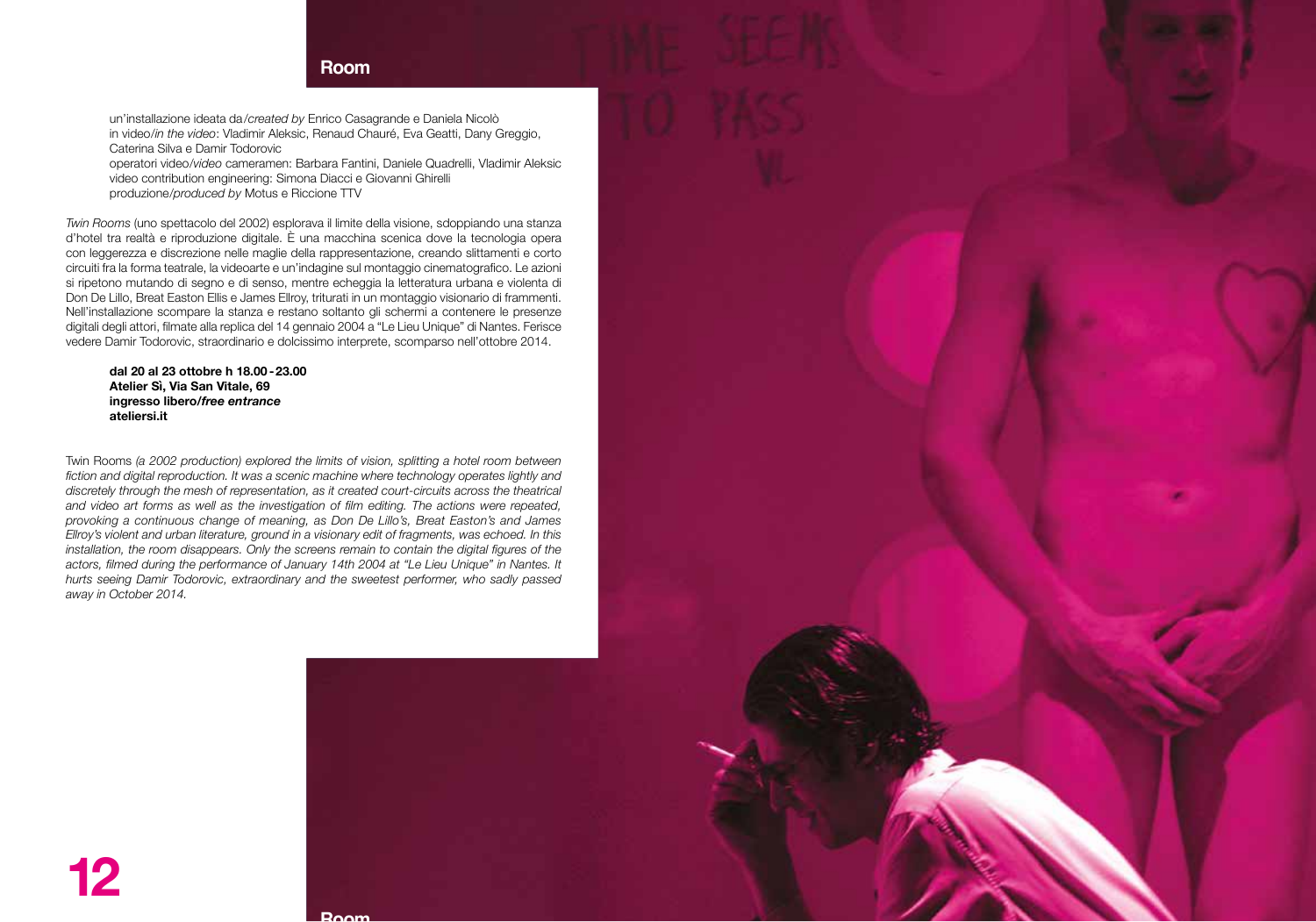# **MDLSX**

#### con/*with* Silvia Calderoni

regia/*directed by* Enrico Casagrande e Daniela Nicolò drammaturgia/*written by* Daniela Nicolò e Silvia Calderoni suoni/*sound* Enrico Casagrande in collaborazione con/*with the collaboration of* Paolo Panella e Damiano Bagli luci e video/*lights and video* Alessio Spirli

produzione/*produced by* Motus 2015

in collaborazione con/*with the collaboration of* La Villette - Résidence d'artistes 2015 Parigi, Create to Connect (EU project) Bunker/ Mladi Levi Festival Lubiana, Santarcangelo 2015 Festival Internazionale del Teatro in Piazza, L'arboreto - Teatro Dimora di Mondaino, MARCHE TEATRO con il sostegno di/*with the support of* MiBACT, Regione Emilia Romagna

Un dio ermafrodito metà femmina e metà maschio nuota nella piscina magica di un freakshow. Gli spettatori pagano per guardare quello strano fiore che sfugge a ogni nozione stereotipata di sessualità.

Cal è un ragazzo che è nato bambina. Nella lingua dei padri le parole per chiamare una bambina che diventa maschio, ci sono, ma vengono sussurrate come un segreto oscuro: un caso clinico, un mostro. Le parole spesso hanno il limite di semplificare le questioni, la musica no. Silvia Calderoni evoca in un dionisiaco DJ set i suoni, le immagini e i riti della sua adolescenza (vista nelle video testimonianze del passato) e insieme mixa un inno d'amore a una nuova identità universale. La storia di Silvia, la storia di Cal, le storie di mostri bellissimi che sognano e fanno sognare. *MDLSX* è uno spettacolo cult che prova a immaginare nuove strategie di resistenza al binomio genere/sesso.

**3 e 4 novembre h 21.00 Gender Bender Festival 2016 Teatri di Vita, Via Emilia Ponente, 485 a pagamento/***paid admission* **genderbender.it**

*A hermaphrodite god, half female and half male, swims in the magic pool of a freak show. Spectators pay to see that strange flower that eludes any stereotyped notion of sexuality. Cal is a boy who was born a girl. In the tongue of the fathers, the words to call a girl who becomes a boy exist, but they are whispered like a dark secret: a clinical case, a monster. The words often have the limit of simplifying matters, music doesn't. Silvia Calderoni evoked the sounds, the images and the rites of her adolescence (seen through past testimonies) in a Dionysian DJ set and, at the same time, she mixes a love hymn to a new universal identity. Silvia's story, Cal's story, the stories of beautiful monsters that dream and make others dream.* MDLSX *is a cult performance that tries to imagine new strategies to resist the gender/sex binomial.* 

**MDLSX**



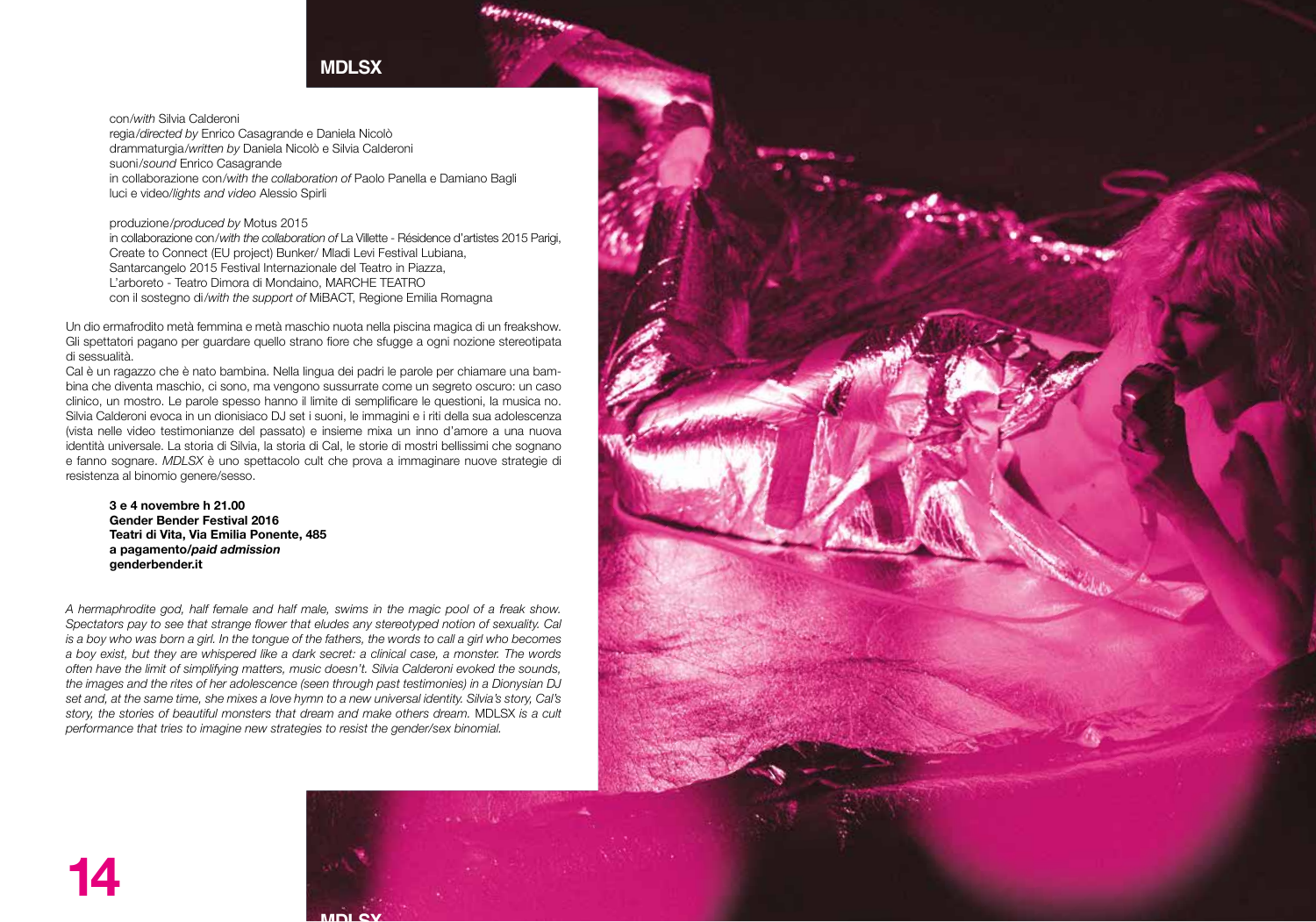# **Ghost in the Shell**

Una tavola rotonda sul rapporto tra scena artistica e rappresentazione performativa delle identità di genere. La giornata di studio è curata da Gender Bender in partnership con il Centro La Soffitta del Dipartimento delle Arti - Università di Bologna e invita nel capoluogo emiliano alcuni dei nomi più interessanti della ricerca filosofica, artistica e sociale presenti oggi in Italia sul tema delle identità di genere. Tra i relatori, Chiara Saraceno, Sergia Adamo, Luca Greco, Anna Laura Mariani, Viviana Gravano. Partecipano all'incontro Daniela Nicolò, Enrico Casagrande, Silvia Calderoni.

**5 novembre h 15.00-19.00 Gender Bender Festival 2016 Laboratori delle Arti/Auditorium Piazzetta P. P. Pasolini, 5/b (ingresso via Azzo Gardino, 65) ingresso libero/***free entrance* **genderbender.it** 

*A roundtable on the relationship between the artistic stage and the performative representation of gender identities. This day is organized by Gender Bender in partnership with the Centro La Soffitta del Dipartimento delle Arti - Università di Bologna, and it gathers in Bologna some of Italy's most interesting names in the realm of philosophical, artistic and social research on the theme of gender identity. Among the speakers, Chiara Saraceno, Sergia Adamo, Luca Greco, Anna Laura Mariani, Viviana Gravano. Daniela Nicolò, Enrico Casagrande, Silvia Calderoni will also take part in the discussion.*

**Ghost in the Shell**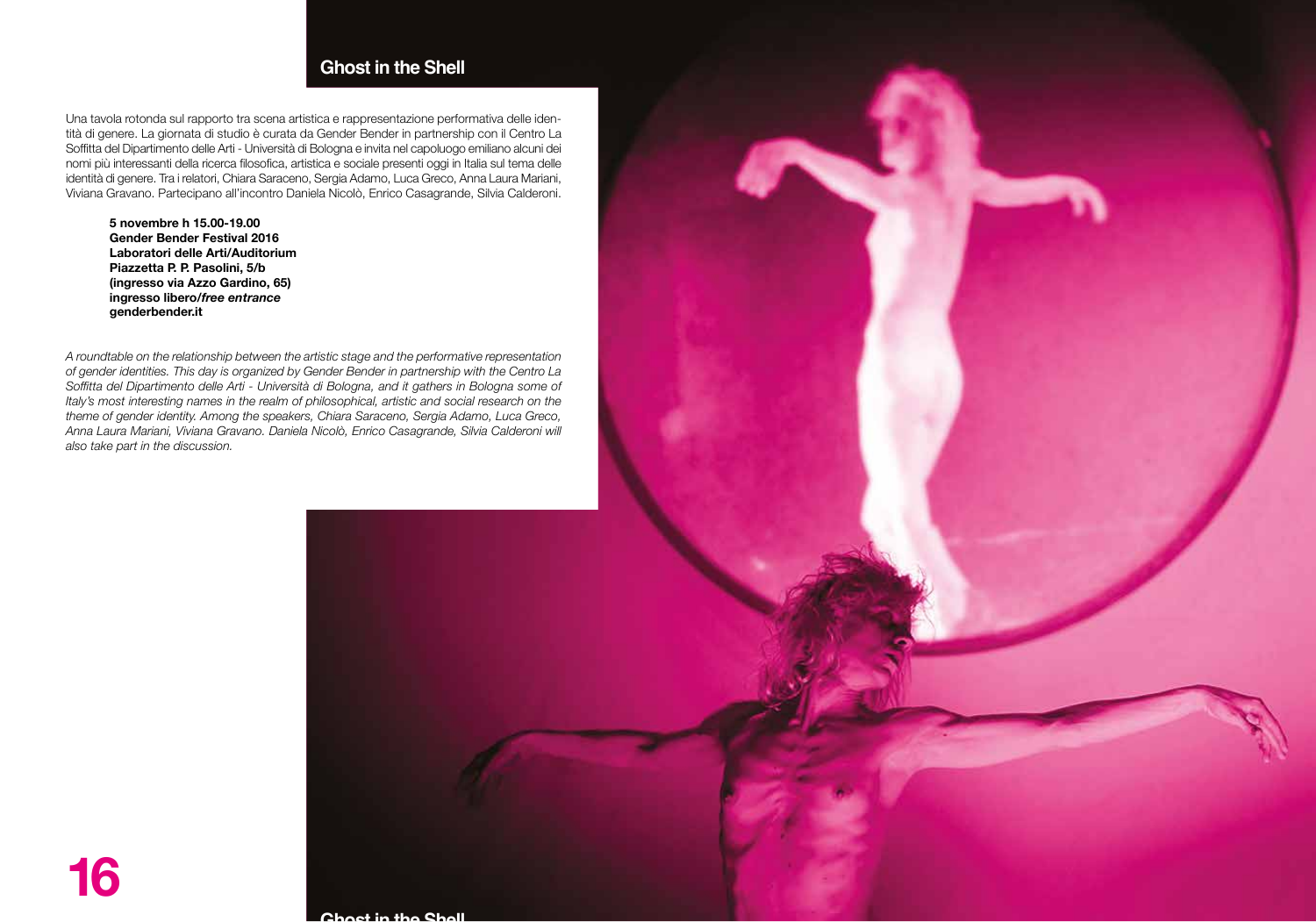### **Come un cane senza padrone**

ideato e diretto da/*conceived and directed by* Enrico Casagrande e Daniela Nicolò con/*with* Dany Greggio narratrice/*narrator* Emanuela Villagrossi cura dei testi/*text editing* Daniela Nicolò editing audio Enrico Casagrande riprese e montaggio video/*video shooting and editing* Simona Diacci assistenza tecnica/*technical assistance* Valeria Foti

produzione/*produced by* Motus e Théâtre National de Bretagne, Rennes (Francia) in collaborazione con/*with the collaboration of* Teatro Mercadante di Napoli - progetto Petrolio e il sostegno di/*with the support of* Provincia di Rimini, Regione Emilia Romagna

*Come un cane senza padrone*, l'immagine si muove irrequieta, mette alla prova i limiti della rappresentazione e della definizione dell'identità. Quattro grandi schermi proiettano frammenti di periferie romane on the road, quelle celebrate da Pier Paolo Pasolini nel suo estremo *Petrolio*, uscito postumo, scrittura cerimoniale dell'autodistruzione e della rinascita, vissuta da Carlo, il protagonista che cambia sesso e natura lungo il Pratone del Casilino. Un'automobile, oggetto tridimensionale, ingombrante, invade il palcoscenico. A Emanuela Villagrossi il compito di narrare un'avventura di corpi esposti, aperti al cambiamento e alla metamorfosi, segnati dalle leggi impietose del desiderio e della rivolta agli stereotipi dell'identità, mentre Dany Greggio e Frank Provvedi corrono contro il tempo, sullo sfondo di sobborghi ormai fuori dalla Storia.

**3 dicembre h 21.00 Teatro Comunale Laura Betti Piazza del Popolo, 1 Casalecchio di Reno a pagamento/***paid admission* **teatrocasalecchio.it**

Come un cane senza padrone*, the image is restless, and challenges the limits of the representation and definition of identity. On four big screens are projected fragments of Rome's suburbs*  shot on the road, those same suburbs celebrated by Pier Paolo Pasolini in his extreme Petrolio, *published posthumously. A ceremonial writing of the self-destruction and rebirth lived by Carlo, the protagonist who changes sex and nature along Pratone del Casilino. A car, a three-dimensional bulky object, invades the stage. Emanuela Villagrossi is given the task to tell an adventure of exposed bodies, open to change and metamorphosis, marked by the ruthless laws of desire and of the rebellion against identity stereotypes. In the meantime, Dany Greggio e Frank Provvedi race against time, against a background of suburbs now vanished from history.* 



**Come un cane senza padrone**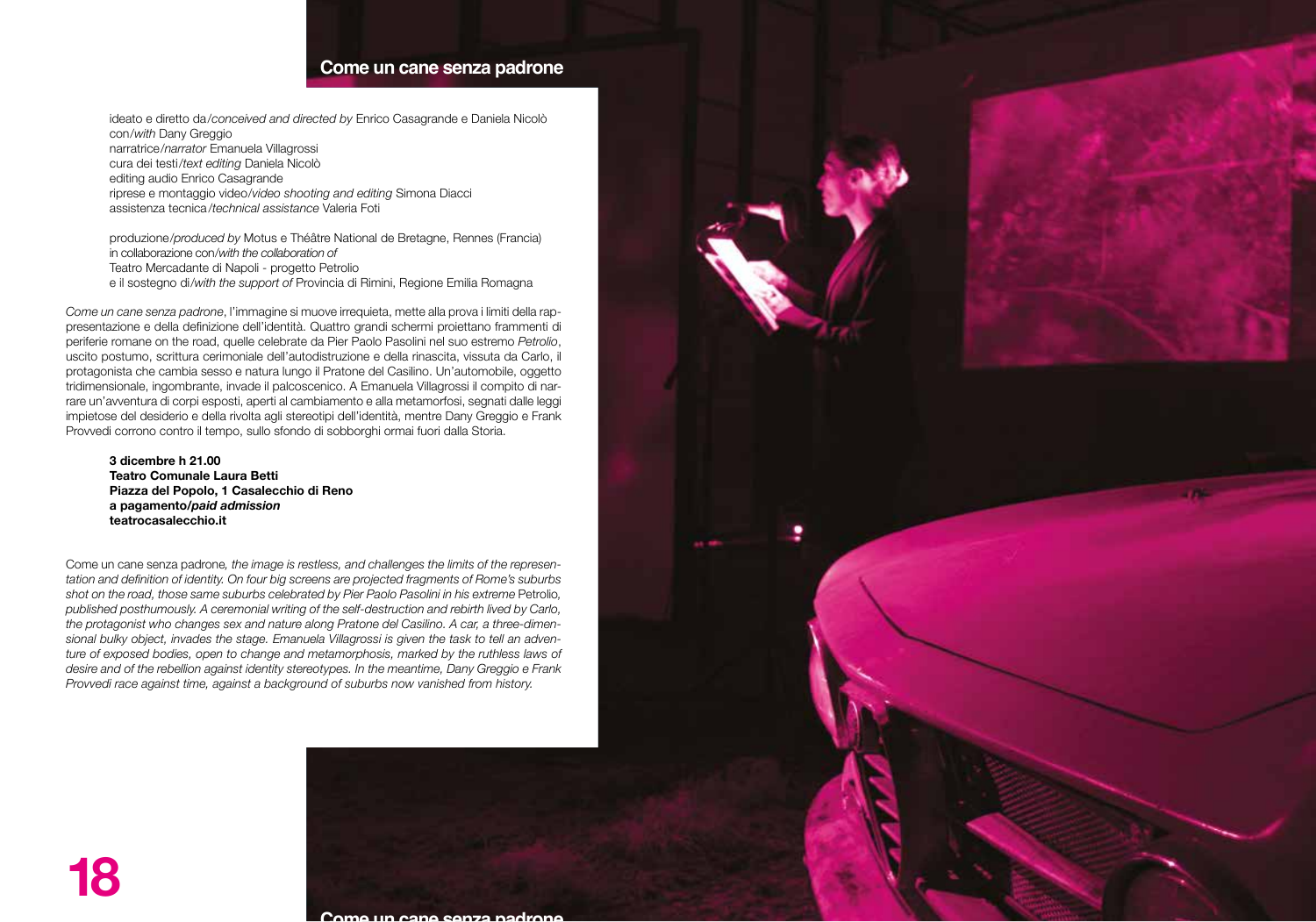### **Your whole life is a rehearsal** The Plot is the Revolution video doc

un documentario a cura di/*a documentary curated by* Enrico Casagrande e Daniela Nicolò, con*/with* Judith Malina, Silvia Calderoni, Tom Walker e Brad Burgess

*Your whole life is a rehearsal (for the moment you are in now)* è il documentario delle due settimane trascorse nel 2011 da Motus nello storico teatro del Living Theater a New York in Clinton Street, che ora non esiste più. Da quell'incontro scandito da dinamiche più personali che teatrali è nata la performance *The Plot is the revolution* (il titolo cita una frase dello storico *Paradise Now* del Living) con Judith Malina e Silvia Calderoni, insieme a Tom Walker e Brad Burgess. Nelle immagini di backstage si respira un'atmosfera che non è solo di creazione artistica, ma costruzione di un rapporto di conoscenza. Silvia allena il suo corpo alle parole di Judith e scandisce una partitura di domande a cui Judith non vuole rispondere mai allo stesso modo. Queste non sono le prove di uno spettacolo: non si può mettere limite a un'avventura che è prima di tutto un potente atto di vita. Living. Judith Malina è morta serenamente in una casa di riposo in New Jersey il 10 aprile 2015.

**5 dicembre h 16.00 con Daniela Nicolò, Enrico Casagrande, Silvia Calderoni, Tom Walker, Brad Burgess Introduce e coordina Cristina Valenti**

**La Soffitta 2016 - Antigone Rewind Laboratori delle Arti/Auditorium Piazzetta P. P. Pasolini, 5/b (ingresso via Azzo Gardino, 65) ingresso libero/***free entrance* **dar.unibo.it/it/ricerca/centri/soffitta/2016**

Your whole life is a rehearsal (for the moment you are in now) *is the documentary on the two weeks that Motus spent in 2011 in the historical building of the Living Theater, that does not exist anymore, on Clinton Street (New York). From that encounter, paced more by personal than theatrical dynamics, was born the performance* The Plot is the revolution *(whose title quotes a line from the historical production* Paradise Now *by the Living Theatre) with Judith Malina and Silvia Calderoni, together with Tom Walker and Brad Burgess. In these backstage images is tangible an atmosphere that exhales not only artistic creation, but also a mutual getting to know each other. Silvia trains her body to match Judith's words and speaks a score of questions that Judith never wants to answer in the same way. These are not the rehearsals of a show: no limit can be placed upon an adventure that is, more than anything, a powerful act of life. Of Living. Judith Malina peacefully passed away in a home in New Jersey on April 10th, 2015.* 



**Your whole life is a rehearsal**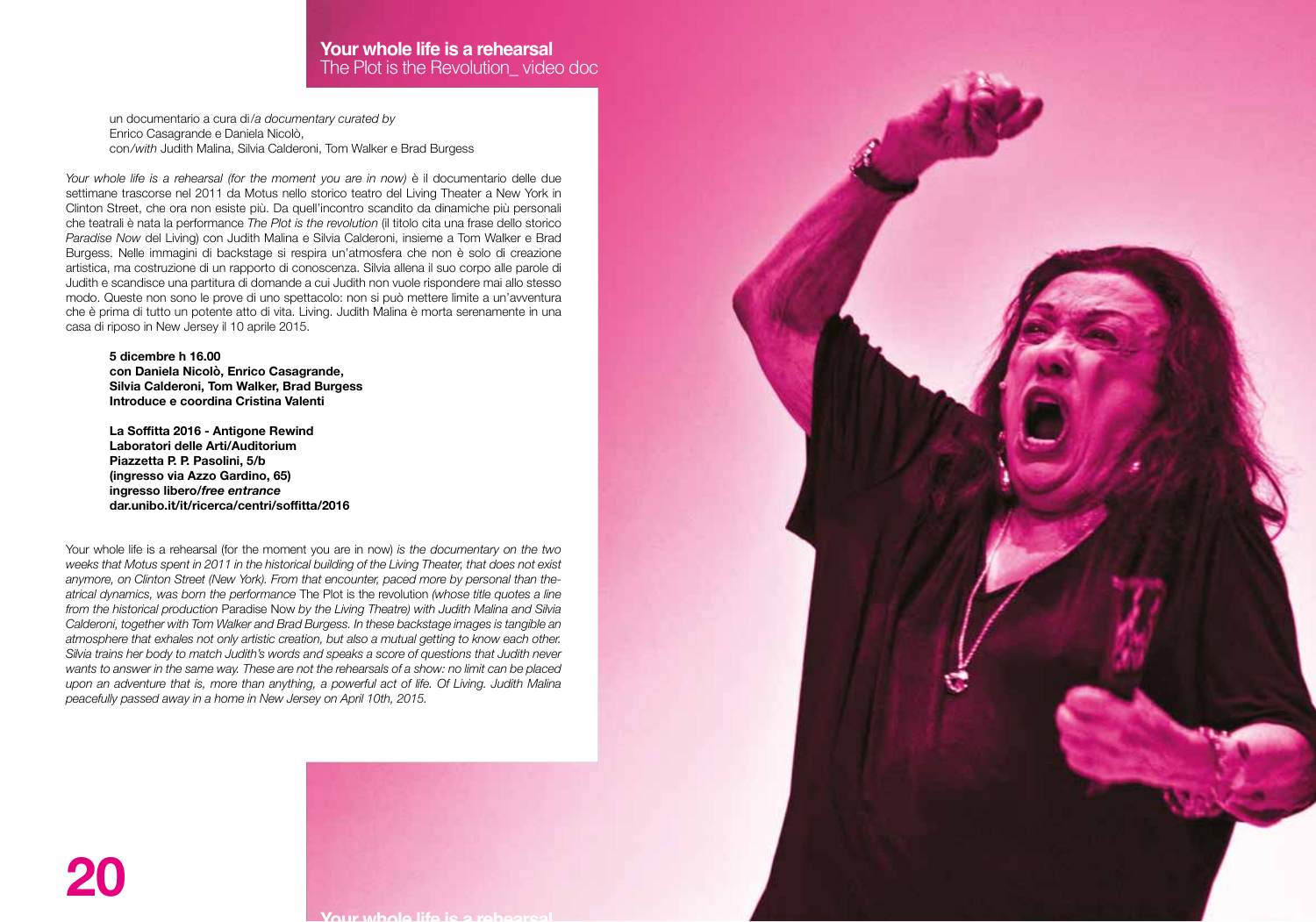# **TOO LATE! (antigone) contest #2**

ideazione e regia /*conceived and directed by* Enrico Casagrande e Daniela Nicolò con/*with* Silvia Calderoni e Vladimir Aleksic drammaturgia /*written by* Daniela Nicolò ambiente sonoro/*sound ambience* Enrico Casagrande fonica */sound engineering* Andrea Gallo direzione tecnica/*technical direction* Valeria Foti

un progetto in collaborazione con/*a project in collaboration with* Fondazione del Teatro Stabile di Torino e Festival delle Colline Torinesi e il supporto di/*and the support of* Magna Grecia Festival '08, L'Arboreto – Teatro Dimora di Mondaino, Regione Emilia Romagna e Ministero della Gioventù – Progetto GECO

Vladimir Aleksic porta la maschera di Creonte, ma il suo dittatore parla anche la lingua di Milosević e le ragioni di ogni ottusa autorità. Silvia Calderoni è Emone, il figlio che si ribella al padre Creonte ma anche Antigone, la nipote, la ragazza che con i suoi gesti d'amore sfida le leggi del potere. In scena sono due corpi che duellano e poi si confidano. Si scambiano ricordi intimi e poi si minacciano di morte. Dentro e fuori dal reale, dentro e fuori dalla tragedia di Antigone si consuma una relazione impossibile che gioca con i limiti del potere e della famiglia. I conflitti politici sono conflitti famigliari e la politica è una famiglia disfunzionale da sabotare in un confronto che è pubblico e privato allo stesso tempo. Nella performance emergono echi dall'Antigone del Living Theatre: il Too late! che echeggiava ipnotico nel coro ne è diventato il titolo.

**7 e 8 dicembre h 21.00 La Soffitta 2016 - Antigone Rewind Laboratori delle Arti/Teatro Piazzetta P. P. Pasolini, 5/b (ingresso via Azzo Gardino, 65) a pagamento/paid admission dar.unibo.it/it/ricerca/centri/soffitta/2016**

*Vladimir Aleksic wears Creon's mask, but his dictator also speaks Milosević's tongye and the reasons of any narrow-minded authority. Silvia Calderoni is Hæmon, the son who rebels against his father Creon, as well as Antigone, the niece, the girl who, with her gestures of love, defies the laws of power. On stage, there are two bodies that fight at first, and then confide in one another. They exchange intimate memories and then utter death threats to one another. Inside and outside of the real, inside and outside of Antigone's tragedy, is consummated an impossible relationship played at the limits of power and family. Political conflicts are family conflicts, and politics are a dysfunctional family to sabotage during a struggle that is both private and public. In this performance emerge echoes of the Living Theatre's Antigone: the Too late! that hypnotically echoed in the chorus has become the title.* 



**OL ATEL/ontigonal con**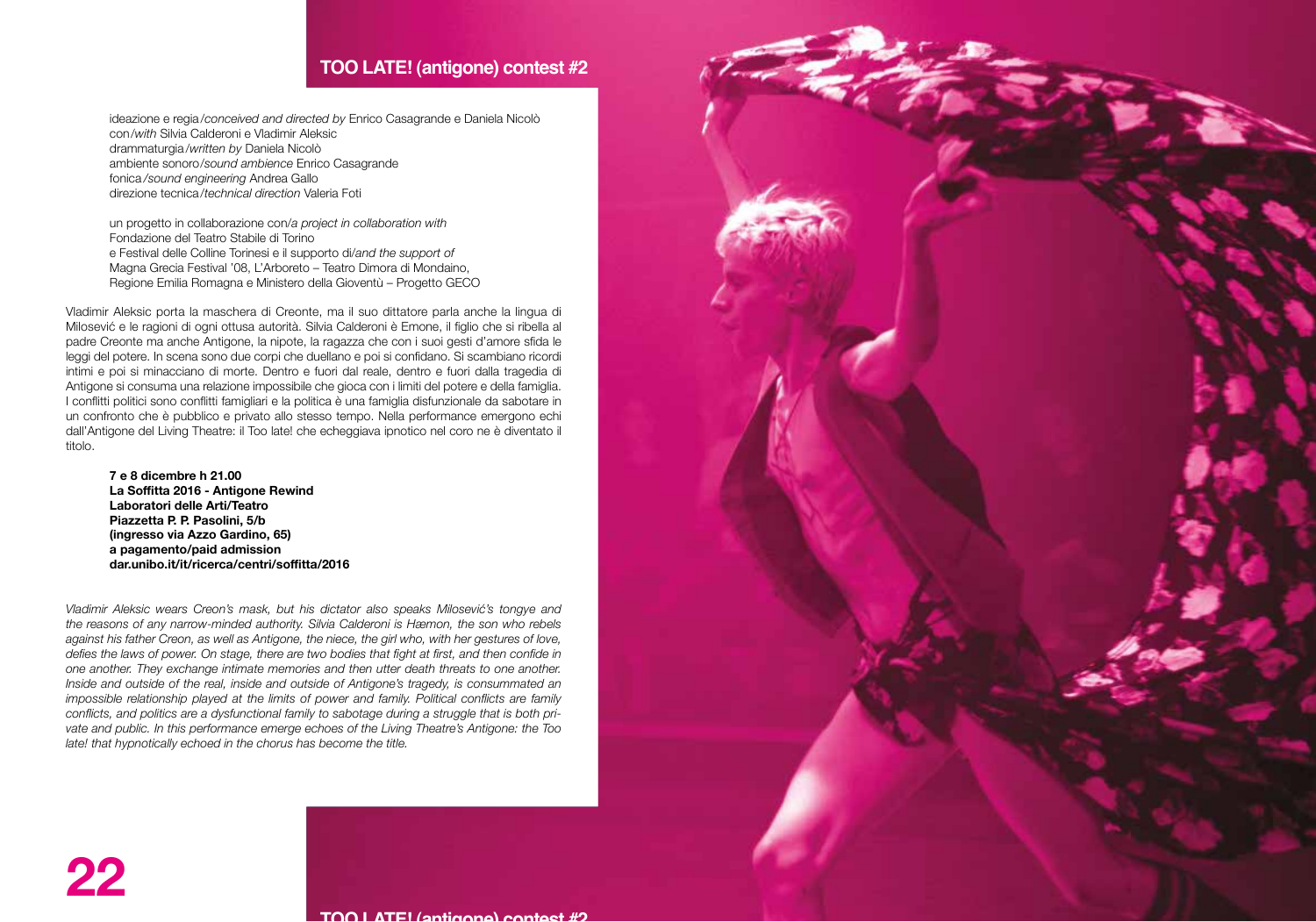# **Alexis. Una tragedia greca**

ideazione e regia /*conceived and directed by* Enrico Casagrande e Daniela Nicolò con/*with* Silvia Calderoni, Vladimir Aleksic, Massimiliano Rassu, Alexandra Sarantopoulou drammaturgia /*written by* Daniela Nicolò luci e scena /*lights and set design* Enrico Casagrande e Daniela Nicolò fonica /*sound engineering* Andrea Gallo direzione tecnica /*technical direction Valeria Foti*

produzione/*produced by* Motus, Emilia Romagna Teatro Fondazione, Espace Malraux - Scéne Nationale de Chambéry et de la Savoie - CARTA BIANCA, programme Alcotra coopération France-Italie, Théâtre National de Bretagne/Rennes e il Festival delle Colline Torinesi con il sostegno di/*with the support of* Provincia di Rimini, Regione Emilia Romagna, MiBACT

Nel quartiere di Exarchia ad Atene la polizia non entra perché ha paura. I muri sono animati da scritte e immagini potenti che urlano la protesta. Remember Remember the sixth of december. Hanno ucciso un ragazzo, Alexis. Le A di Alexis e di Anarchia sono le A di Antigone. Silvia Calderoni è Antigone ma in scena cerca anche di ricostruire un percorso fra la tragedia greca contemporanea e quella antica di una sorella che disobbedisce alle leggi dello Stato per seguire le sue. Al suo fianco Alexandra Sarantopoulou è la testimone diretta di quell'aria avvelenata di lacrimogeni. La tragedia, antica e presente, non è solo la morte, ma sono le leggi liberticide che annullano il futuro delle nuove generazioni. Che fare? Bisogna captare "quella sommossa che in basso ribolle", il frastuono della moltitudine. Perché un gesto potente è più forte se a farlo siamo in tanti e "veniamo dal futuro".

**10 dicembre, h 19.30 Arena del Sole, Via dell'Indipendenza, 44 a pagamento/paid admission arenadelsole.it**

*Out of fear, the police do not enter the Exarchia neighborhood in Athens. The walls are enlivened by powerful writing and images that scream protest. Remember Remember the sixth of December. They killed a teenager, Alexis. The As in Alexis and Anarchy are the same as the A in Antigone. Silvia Calderoni is Antigone, but on stage she also tries to recreate a path between this contemporary Greek tragedy and the ancient tragedy of a sister who disobeys State rules to obey her own. Next to her, Alexandra Sarantopoulou is the direct witness of that air poisoned by tear gasses. The tragedy, ancient and current, is not only death, but the liberticidal laws that obliterate the future of the new generations. What to do? We must sense, in "that uprising boiling downstairs", the uproar of the multitude. Because a powerful gesture is stronger if we are many performing it, and if "we come from the future."* 



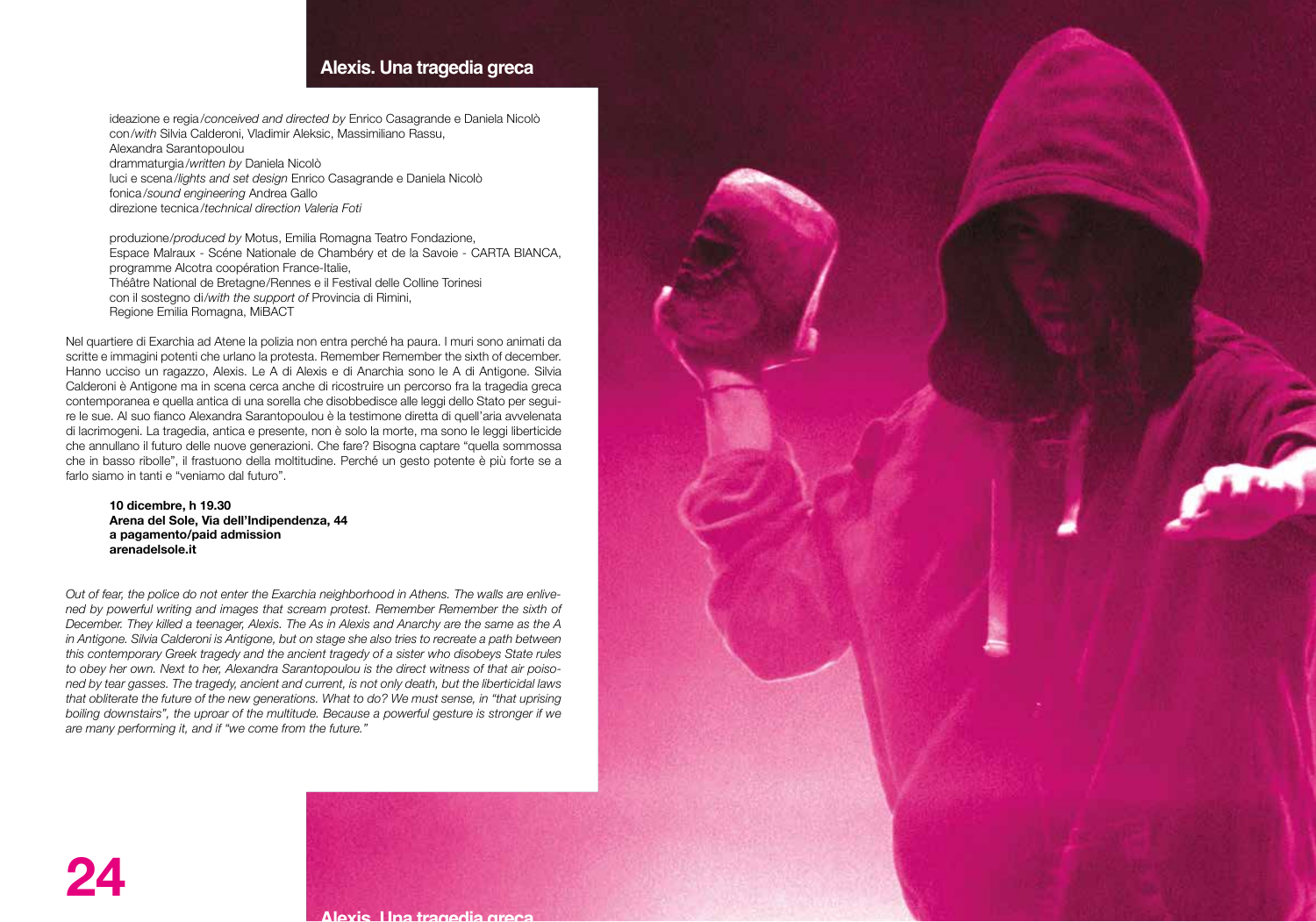# **HELLO STRANGER - il libro**

HELLO STRANGER è anche titolo del nuovo libro di e su Motus pubblicato dalla casa editrice Damiani di Bologna. Aperto da una introduzione di Wlodek Goldkorn, è un "atlante di immagini", tratte dai quasi cento spettacoli realizzati e di frammenti testuali; non ha andamento cronologico o storiografico, ma natura esplosa e rizomatica, non disvelando la passione di Motus per l'arte delle deflagrazioni...

La linea portante compositiva è il corpo/body dell'attore come macchina dei sentimenti, come ospite sacro-straniero con cui Motus ha lottato, costruito, distrutto e trasmutato il proprio segno artistico. Le parole sono colonna sonora polifonica, composta di brevi scritti della compagnia, amici, artisti, curatori: dei compagni di avventure e sventure di quel "teatro per bande e predatori solitari", come lo definì profeticamente Antonio Attisani nei primi anni '90.

Il libro HELLO STRANGER è ideato da Enrico Casagrande e Daniela Nicolò,

composto graficamente da Damir Jellici, curato da Laura Gemini e Giovanni Boccia Artieri, coordinato da Elisa Bartolucci.

Interventi di: Wlodek Goldkorn (introduzione), Silvia Bottiroli, Laura Gemini e Giovanni Boccia Artieri, Didier Plassard, Fabio Acca e Silvia Mei, Oliviero Ponte di Pino, Melanie Joseph, Matthieu Goeury, Jean-Louis Perrier.

**18 dicembre h 18.00 presentazione del libro con gli autori Atelier Sì, Via San Vitale, 69 ingresso libero/***free entrance* **ateliersi.it**

*HELLO STRANGER is also the title of the book by and on Motus published by Damiani in Bologna. With an introduction by Wlodek Goldkorn, it is an "atlas of images" taken from almost a hundred performances by Motus, as well as an atlas of textual fragments. In no chronological or historiographical order, it rather has a rhizomatic and exploded nature, that does not hide Motus's passion for the art of deflagrations...*

*The composing pillar is the actor's body as a feeling machine, as the sacred-foreign guest with whom we have fought, built, destroyed and transformed the sign of their artistic doing, without interruptions. These words are like a polyphonic soundtrack, made of short pieces by the company, artists, curators: travel companions in that "theatre for gangs and solitary predators," as Antonio Attisani prophetically defined it in the early 1990s.*

*The book HELLO STRANGER, created by Enrico Casagrande and Daniela Nicolò, graphic composition by Damir Jellici, curated by Laura Gemini and Giovanni Boccia Artieri, coordinated by Elisa Bartolucci.*

*Interventions by: Wlodek Goldkorn (introduction), Silvia Bottiroli, Laura Gemini and Giovanni Boccia Artieri, Didier Plassard, Fabio Acca and Silvia Mei, Oliviero Ponte di Pino, Melanie Joseph, Matthieu Goeury, Jean-Louis Perrier.* 



**HELLO STRANGER - il libro**